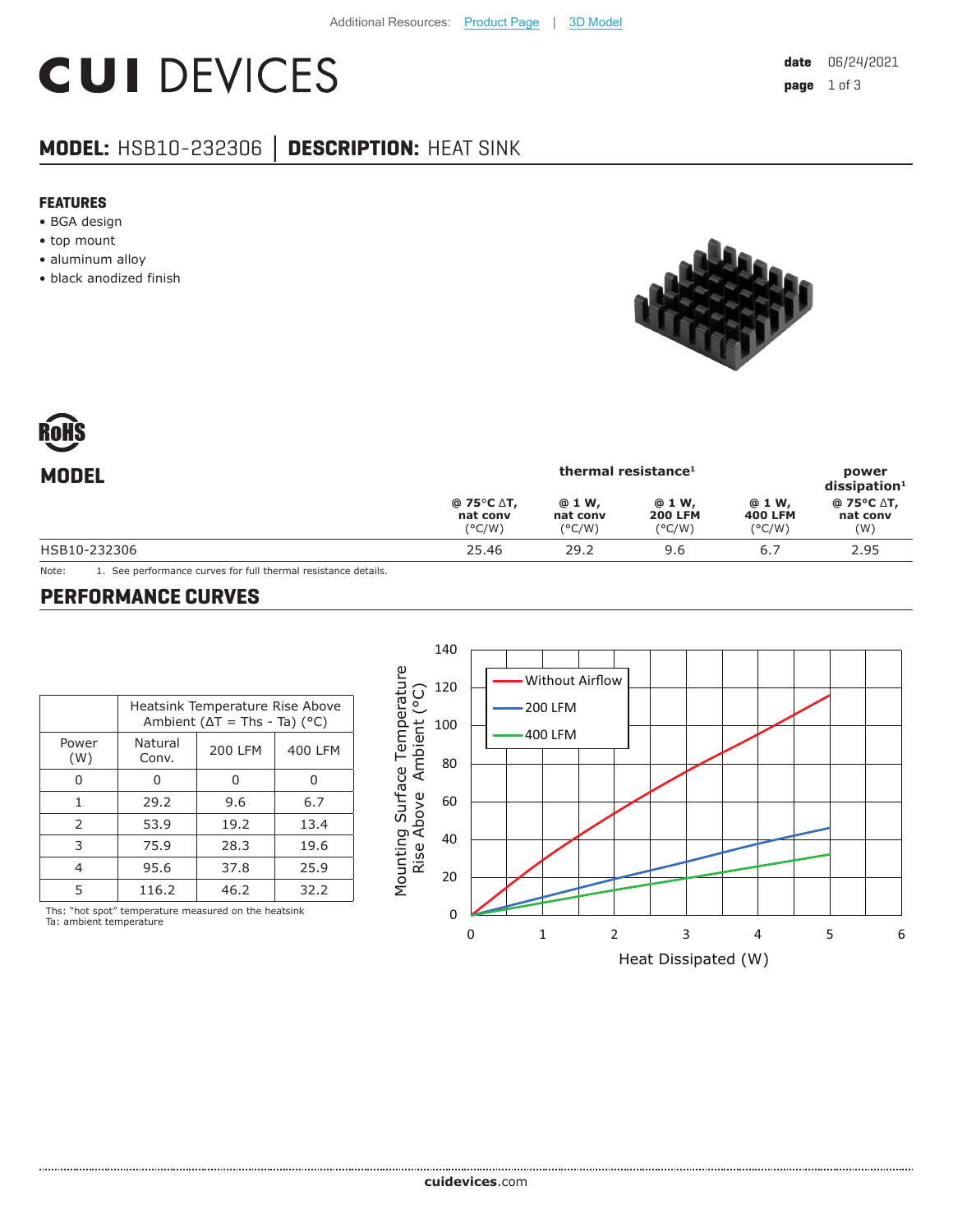#### **MECHANICAL DRAWING**

units: mm tolerance:  $\pm 0.38$  mm

| MATFRIAI      | AL 6063-T5       |
|---------------|------------------|
| <b>FINISH</b> | black anodized   |
| WEIGHT        | 4.8 <sub>q</sub> |